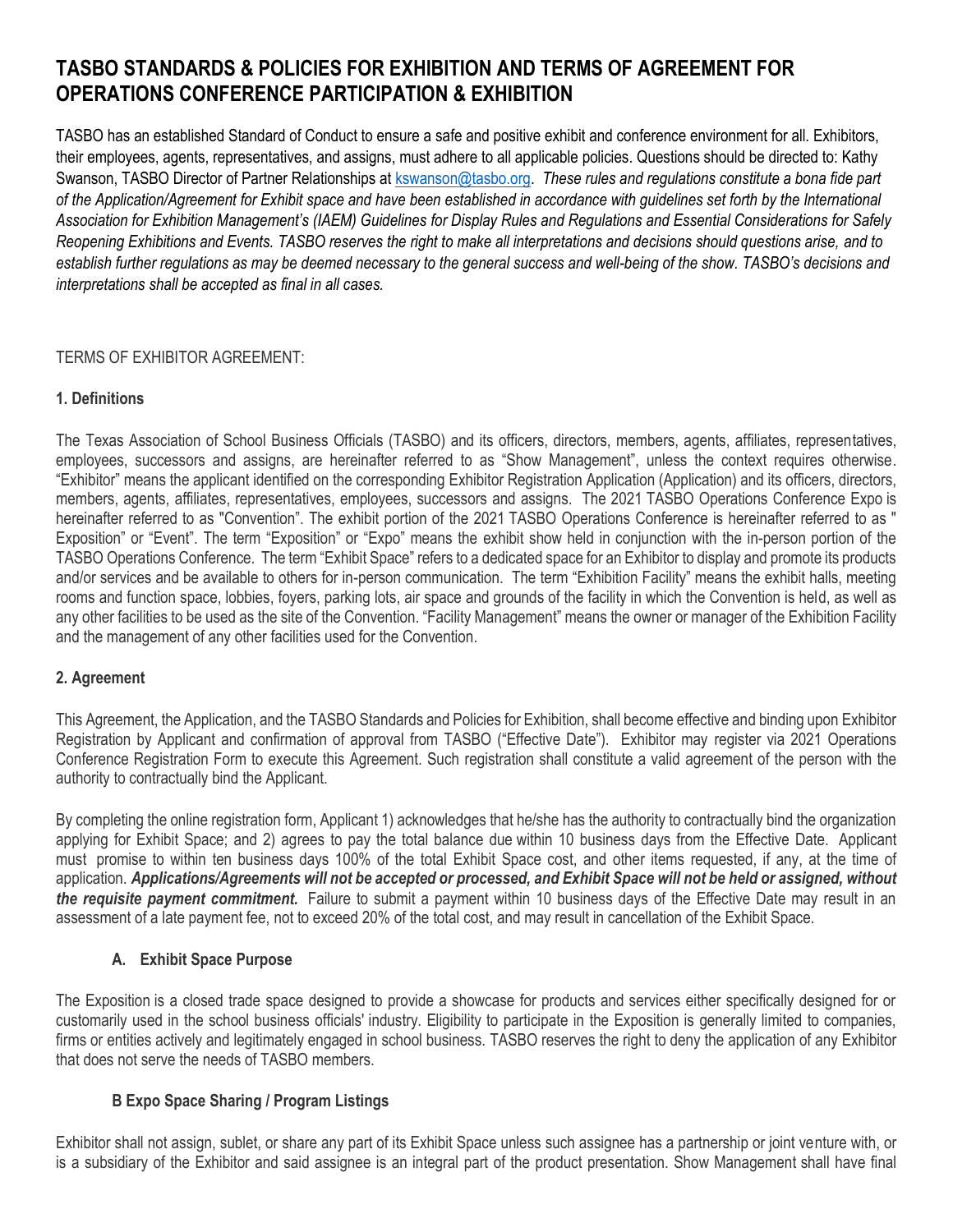approval on such spaces / exhibits. Any attempted sale, sharing, subletting, assignment, transfer, or conveyance of this Agreement or any portion of the Exhibit Space in violation of this Section shall constitute a breach of this Agreement subject to Section 2.I. below.

## **C. Retail Sales**

The Exposition is held strictly as a means of product and/or services exhibiting and display. Over-the-counter, direct or retail sales of any products or services are strictly prohibited during the Exposition, except for sales of personal items sold to individuals for personal use. Exhibitors must not complete sales by receiving payment or delivering their products in the Exhibition Facility during the Convention. Violation of this rule shall constitute a breach subject to Section 2.I. below. Orders may be taken for future delivery only. Exhibitor will not permit the delivery of merchandise at the Exhibition Facility without the express permission of Show Management. Exhibitor agrees to indemnify and hold harmless Show Management of and from any liability, loss, claims, damages and expense arising from any violation of this prohibition on retail sales. Subject to the foregoing, the distribution of samples, souvenirs, publications, etc., or other sales or sales promotion activities must be conducted by Exhibitor only from within its Exhibit Space.

## **D. Exhibit Standards**

Applicant understands and agrees to abide by all terms and conditions governing the 2021 TASBO Operations Expo and the TASBO Standards and Policies for Exhibition. Exhibits that are, in Show Management's sole opinion, not in compliance with these Standards and Policies, shall be modified at the request of Show Management. Failure to timely modify an Exhibit upon request shall constitute a breach subject to Section 2.I. below. Show Management shall, in its sole and absolute discretion, have the right to prohibit or remove any Exhibit or any part thereof, which does not adhere to the aforementioned Standards and Policies. Show Management reserves the right to remove from the Exposition any program materials, advertising, content, images, videos or literature. The decision regarding suitability rests solely with Show Management.

## **E. Show-Related Content**

To the extent Exhibitor provides any informational, promotional and/or educational content to Show Management, Exhibitor warrants that it is the copyright owner of the information and grants Show Management a nonexclusive, nontransferable license to reproduce, use and modify the content for Conference-related purposes. Exhibitor hereby grants to Show Management the right to use or release any nonconfidential information shared with Show Management, including contact information and other personally identifiable information, for all lawful Show Management, and Convention-related business purposes, including confirming Convention exhibition and providing Exhibitor-related information to third parties retained or contracted by Show Management to provide services required or requested for the Convention. Exhibitor acknowledges that information provided to Show Management, such as Exhibitor's information regarding name, address, phone numbers, e-mail and web site addresses, number and location of Exhibit Space and/or Meeting Space, and names and number of Exhibitor personnel will be treated as public domain information and may be available without limitation on the Convention's website and/or in materials provided to Convention attendees, guests, participants or as otherwise deemed appropriate by TASBO.

TASBO is a registered trademark and cannot be used without written permission of show management and prior approval of proposed trademark use. Approval of an application does not carry TASBO's endorsement of the products or services of that exhibitor.

## **F. Payments, Cancellations, Space Reductions**

Exhibitors registrations for which payment is not received within ten business days may be rejected in their entirety and may not be processed. No Exhibitor shall be permitted to exhibit in the Exposition or gain access to the Exhibition Facility unless and until Exhibitor has paid the full Exhibit Space Fee by their deadline dates.

All Exhibit space cancellation requests must be submitted in email to the TASBO Director of Partner Relationships. An exhibit space may be cancelled for a full refund only within 24 hours of registering for the Exhibit space. After 24 hours, **c**ancellations submitted before September 17<sup>th</sup> will be refunded at 50%. Beginning on September 17<sup>th</sup>, no refunds will be issued. Upon receipt of notice of cancellation, TASBO may assign the cancelled space to any person or use such space for any purpose, all without notice and without further liability to the Exhibitor. This cancellation policy applies to all marketplace / exhibiting firms.

If Show Management cancels the Exposition due to circumstances beyond the reasonable control of Show Management (such as acts of God, war, terrorism, disaster, civil disorder, emergency, pandemic, government regulation, power outages, labor strike or unavailability of the facility), the Agreement shall terminate and Show Management shall determine an equitable basis for the refund of such portion of the Exhibit fee as is possible, after due consideration of expenditures and commitments already made. Show Management reserves the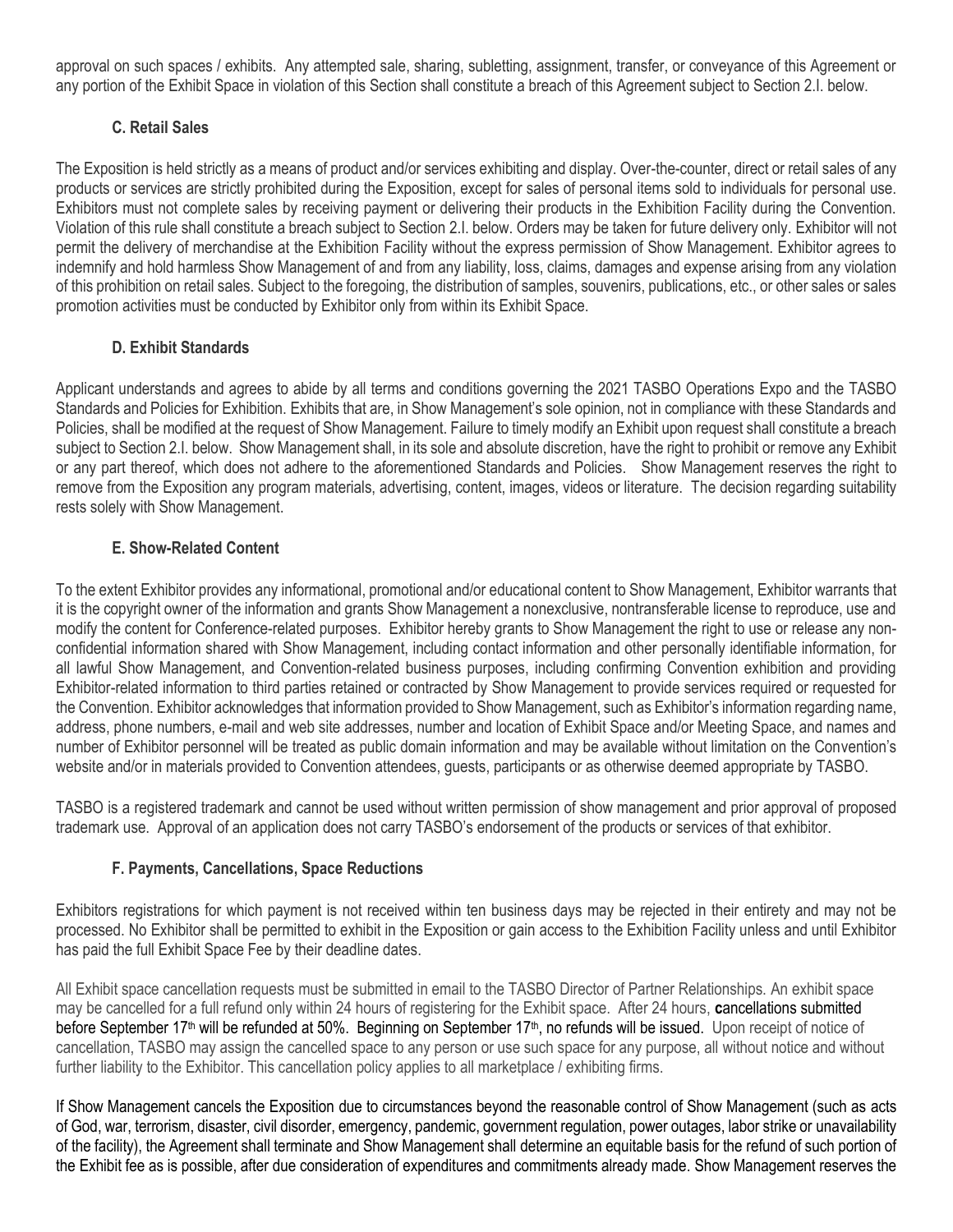right to cancel, rename, relocate, or change the dates of any portion of the Event. If Show Management changes the name of the Event, relocates the Exposition to another event facility within the same city, or changes the Exposition to dates that are not more than 30 days earlier or 30 days later, no refund will be due to Exhibitor. If there is a change in Exposition venue, Show Management shall assign to Exhibitor other space as it deems appropriate and Exhibitor agrees to use that space under the terms of this Contract. If Show Management elects to cancel a portion or all of the Event for a reason other than those described in this paragraph, it shall refund to Exhibitor the portion of the payment that corresponds to that portion of the cancelled Event.

## **G. Legal Compliance**

Exhibitors are responsible for obtaining all necessary licenses and permits to use music, photographs, or other copyrighted material. Exhibitors are liable for and shall indemnify and hold Show Management, their directors, officers, employees and agents, harmless from all loss, claims, causes of action, suits, damages, liability, expenses, and costs, including reasonable attorney's fees, arising from or out of any violation or infringement (or claimed violation or infringement) by Marketplace Participant / Exhibitor, its agents or employees, of any patent, copyright, trademark or other mark, trade secret rights or privileges.

Exhibitor agrees, in displaying, marketing, or promoting its goods or services, that it is in compliance with applicable local, state and federal laws. The Exhibitor agrees to comply with the laws and regulations set forth for public accommodation by the Americans with Disabilities Act (ADA) and applicable state and local law. The Exhibitor further agrees and warrants that any Exhibitor display, or other contrivance placed in the exhibit space licensed to the Exhibitor by TASBO shall at all times comply with ADA and applicable state and local law, including accessibility, usability, and configuration. The Exhibitor further agrees to fully indemnify and hold Show Management harmless from any and all claims or actions (including administrative claims) brought against Show Management as a result of the Exhibitor being in violation of the ADA, its regulations, or applicable state or local law during the period of this contract, including the amount of any claim or judgment Show Management is compelled to pay, and the costs, including attorney's fees incurred by it in defending against all such claims. TASBO reserves the right to revoke this Agreement with penalty if it determines that the Exhibitor is in violation of the ADA or applicable state or local law with respect to any exhibit display or other contrivance placed in the space licensed to the Exhibitor under this Contract.

Exhibitors are responsible for any and all permits required by law or local ordinance. An exhibitor without a Texas location is required to secure a use tax permit from the State of Texas Comptroller of Public Accounts. Information is available via phone at 800-252-5555 or at [http://www.window.state.tx.us.](http://www.window.state.tx.us/)

### **H. Liability**

Show Management is not responsible for the loss of property from theft, damage by fire, water, accident, or other causes.

### **J. Indemnification**

It is expressly understood and agreed by each and every contracting Participant / Exhibitor and his or her guests that neither TASBO nor its employees, nor its contractors shall be liable for personal injury or loss or damage to the goods or properties of Exhibitors. Security will be furnished, however the furnishing of security guards shall neither be deemed to increase the liability of Show Management, nor to modify in any way the assumption of risk and release provided for herein. All property of the Exhibitor is understood to remain under his or her custody and control in transit to, within, or in transit from the confines of the Exhibit Hall, subject to the Rules and Regulations of this Convention. By signing the Agreement, Exhibitor releases and agrees to indemnify Show Management, and indemnify and save them harmless from any suit or claim for property damage or personal injury (including punitive damages) by whomsoever sustained, including Exhibitor and its employees, servants, independent contractors, and agents of every kind or employees on or about the Exhibitor's display space or arising out of Exhibitor's participation in the Exhibition, expressly including such damage or injury resulting in any part from the negligence of one or more of the aforementioned indemnitees. The provisions of this section shall survive the termination of this Agreement.

### 3. ENTIRE AGREEMENT

This Agreement (including the Application, the Standards and Policies for Exhibition, and any amendments) states the entire Agreement of the parties with respect to the subject matter hereof, supersedes any prior written or oral understandings, agreements or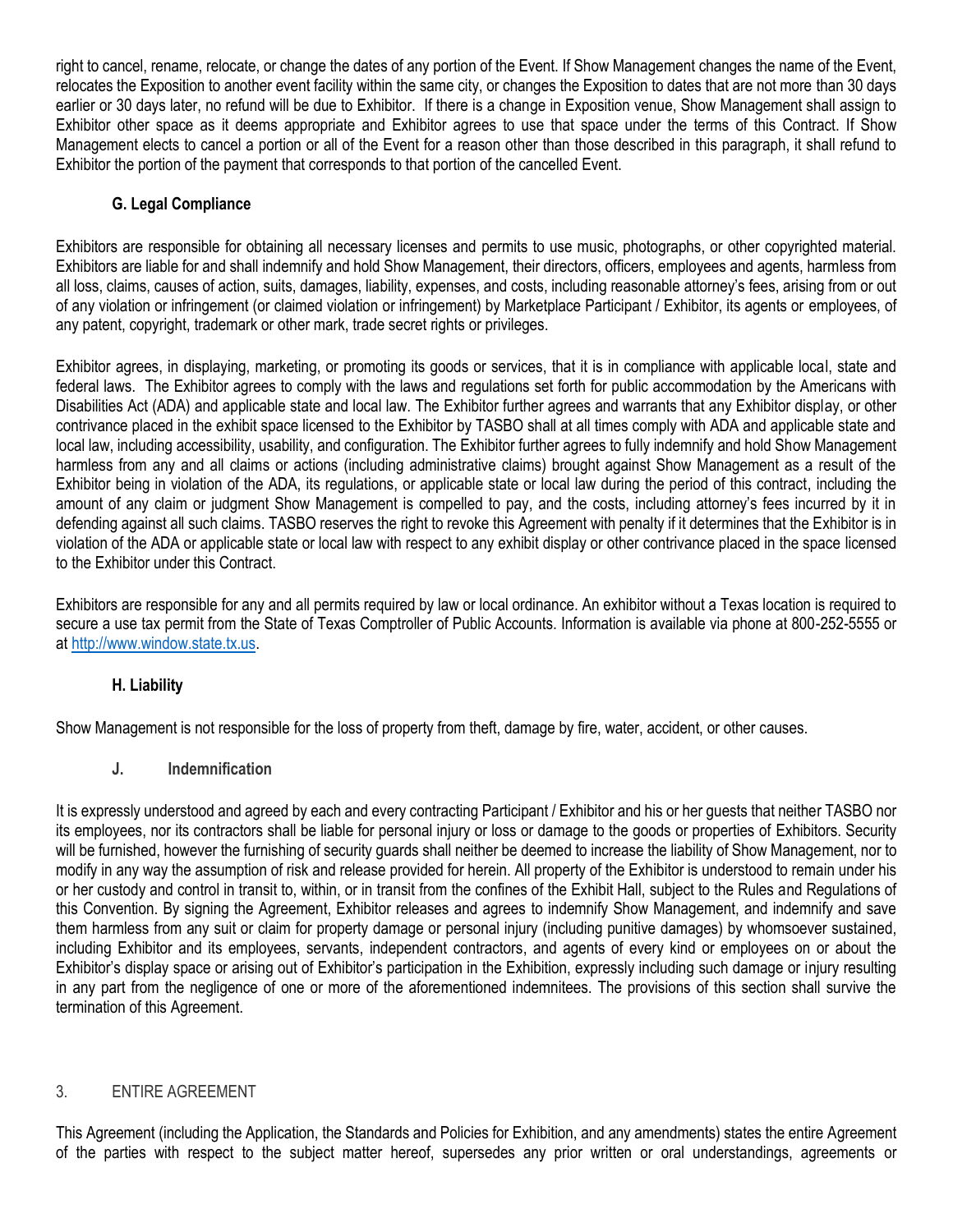representations by or between Show Management and Exhibitor relating to the Event, and cannot be modified or superseded except in writing and signed by the parties or as otherwise expressly set forth herein. Participant / Exhibitor agrees that it shall remain obligated to TASBO under all clauses of this Agreement that expressly or by implication survive the expiration of the period contemplated by this Agreement. All points not covered herein are subject to settlement by Show Management, and Show Management reserves the right to make such changes, amendments, and additions to these rules and such further regulations as may become necessary. This agreement shall be governed by the laws of the State of Texas.

# **TASBO STANDARDS & POLICIES FOR EXHIBITION:**

# **EXHIBIT SELECTION:**

All exhibits and related demonstrations and presentations must serve the interests of TASBO members. Submission of application does not constitute or imply approval to participate in any TASBO event. TASBO reserves the right to determine eligibility of Marketplace Participant / Exhibitor for inclusion in the Marketplace / Exposition prior to, or after, execution of the Agreement.

- 1. *Space Selection:* TASBO uses an online form in which exhibitors can register their exhibit space. Exhibitors are responsible for the selection of their own location and the pricing associated with their space. Exhibitor agrees to accept the space selected by their own representative or employee. Following space assignment, each applicant will receive an email notice of verification. Show Management reserve the right to modify the floor plan should it be deemed necessary. If the exhibit space size or location is affected by floor modification, Show Management shall make reasonable attempts to provide a similar space to Exhibitor. If Show Management cannot provide a suitable replacement exhibit space, TASBO will refund the difference between the original space and the replacement space. Notwithstanding the foregoing, should the floor plan be modified due to a change in the location of the Event due to the unavailability of the intended venue, Show Management does not make any guarantees as to the size of the exhibit spaces available, nor will Show Management offer a refund for a reduction in Exhibit space size that affects all Exhibitors.
- *2. Spacing of Competitors:*

Show Management cannot guarantee competitor separation. When selecting your space, you will be able to view where previously registered companies are located and select your space accordingly.

## **HOTEL ROOM BLOCK:**

Each registered exhibiting company will receive information with a link to make hotel reservations. You must be registered to make a hotel reservation. Omni Houston Galleria is the host hotel. Lodging is on a first come, first reserved basis.

## **REASONABLE STANDARD OF CONDUCT:**

Rude or offensive behavior toward TASBO members, Conference attendees or exhibitors will be prohibited. Exhibitors are expected to dress in business casual attire unless the day's tasks require otherwise (e.g. setting up or breaking down exhibits). Exhibitors are expected to present a clean, professional appearance. Clothing with offensive or inappropriate designs is not allowed. Clothing should not be too revealing. Show Management reserves the right to require an Exhibitor who does not meet these dress standards to change clothing. Entertainment or content that is excessively loud or unsuitable for an educational conference is prohibited. Show Management reserves the right to terminate any activities, content, images or videos and remove offending members during a TASBO event for failure to comply with the policies and standards contained herein. Non-employees of an exhibiting company will not be permitted access to the event without the prior approval of the TASBO Director of Partner Relationships or Executive Director. Exhibiting companies wishing to utilize the services of individuals other than their own associates, such as celebrities, entertainers, authors, etc., are required to seek approval for the activity from the TASBO Director of Partner Relationships, 60 days in advance of the Exposition. The request shall include an overview of the proposed activity / content and provide enough detail to address how the activity will be conducted. Activities that are foreseen to be potentially disruptive to other exhibitors or violate the reasonable standard of conduct will not be approved. Exhibiting companies failing to follow the standards and policies contained herein may be removed without refund and/or barred from future TASBO events.

### **STANDARDS OF EXHIBITION:**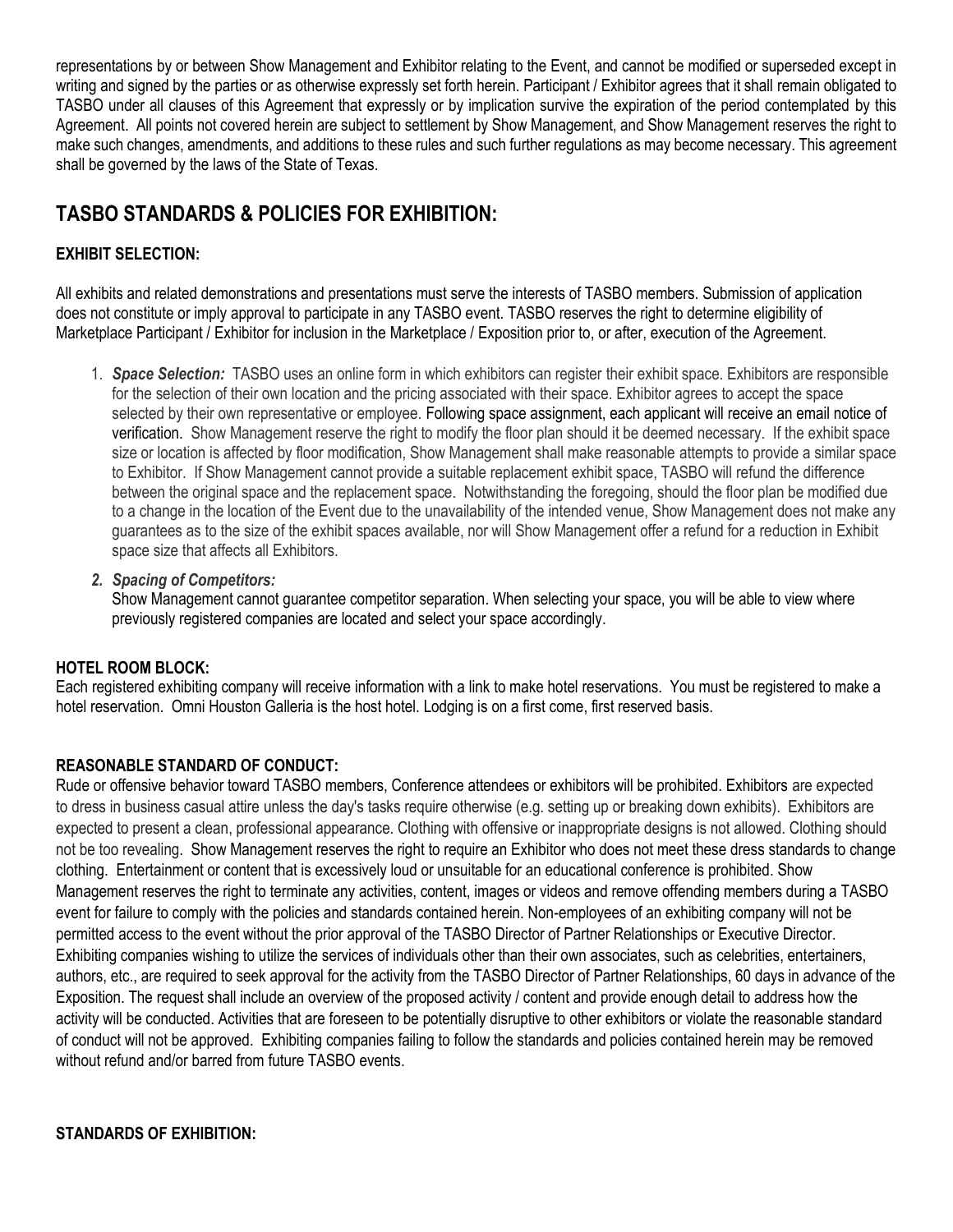### **1. SHOW MANAGEMENT**

Show Management reserves the right to restrict Exhibits which, because of the nature of the content, noise, method of operation, materials, promotion of door-to-door sales or other reasons, become objectionable. Show Management may forbid posting / installation or request removal or discontinuance of any exhibit or promotion, wholly or in part, that in its opinion is not in keeping with the character and purposes of TASBO. Should there be any question on conforming to the following exhibit rules and guidelines, final judgment will be made by Show Management.

## **2. EXHIBIT HALL STANDARDS**

## **a.** *Admission Policies:*

- i. Exhibitors will receive an Exhibitor Name Badge Request Form from TASBO prior to the Conference. Exhibitors must complete the form and return it to TASBO **10 days in advance of the Conference (October 25, 2021)**.
- ii. Representatives must register upon arrival at the exhibit area and must wear Exhibitor identification (ID) badges at all times. Exhibitor ID badges allow access to the Exhibit Hall, general sessions, learning sessions, refreshment breaks, and receptions in the Exhibit Hall.
- iii. A maximum of three (3) exhibitor badges will be issued per exhibit space: Three free of charge per supporting sponsor Exhibit Space and one (1) free of charge and two for purchase per standard Exhibit Space.
- iv. Badge switching or the transfer of a badge to an unauthorized individual is a violation of the Exhibitor Agreement and is grounds for confiscation of the badge and removal of the individuals from the Exhibit Hall.
- v. Exhibitor must not send any representative who has been convicted of a felony or whom Exhibitor has reason to believe might pose a danger to others.

## *b. Minors:*

In the interest of safety and injury prevention, children under 12 years of age will not be permitted on the exhibition floor during installation and removal of exhibits. All children must be accompanied by an adult at all times.

## *c. COVID-19 Protocols:*

- i. A maximum of three badges will be available per exhibitor to allow for safe social distancing measures.
- ii. The number of exhibit staff allowed in the exhibit hall and/or behind an exhibit table at one time may be limited due to safety and social distancing guidelines.

## **3. EXHIBIT SPACE GUIDELINES**

- a. All Exhibits must conform to these guidelines and may not extend beyond the boundaries of the Exhibit space.
- b. Exhibitor agrees to abide by all applicable fire, utility, and building codes.
- c. **Exhibitors are not permitted to sublet or share any portion of their Exhibit space with another business or firm without the written consent of Show Management.** Exhibitors may not display merchandise of other manufacturers or distributors where no direct business relationship exists.
- d. Display materials should be arranged in such a manner so as not to obstruct sight lines of neighboring Exhibitors. To the extent possible, lighting should be directed to the inner confines of the Exhibit space and should not project onto other Exhibits or show aisles. Interference with the light or view of other Exhibitors will not be permitted. No signs may be hung from ceiling.
- e. *Standard Exhibit Space:* The exhibit space is a table-top that consists of one 6' long table with skirt and two chairs. This is not an exhibit booth. Elaborate displays with significant depth that might normally be used in an exhibit booth are not appropriate for this set up.

*Show Management reserves the right to amend the Exhibit Space guidelines based on the Expo venue and available space.*

### **4. EXHIBIT FURNISHINGS, INSTALLATION AND REMOVAL**

- a. Each Standard Exhibit Space includes (1) 6' skirted table and (2) chairs. All other furnishings and displays will be at the exhibitor's expense. An Exhibitor order forms for power and AV needs will be sent to Exhibitors upon application approval.
- b. All Exhibits must be completely installed and ready for viewing by the date and hour the show is scheduled to begin. Exhibits or displays may not be removed from the show until the show has been officially closed.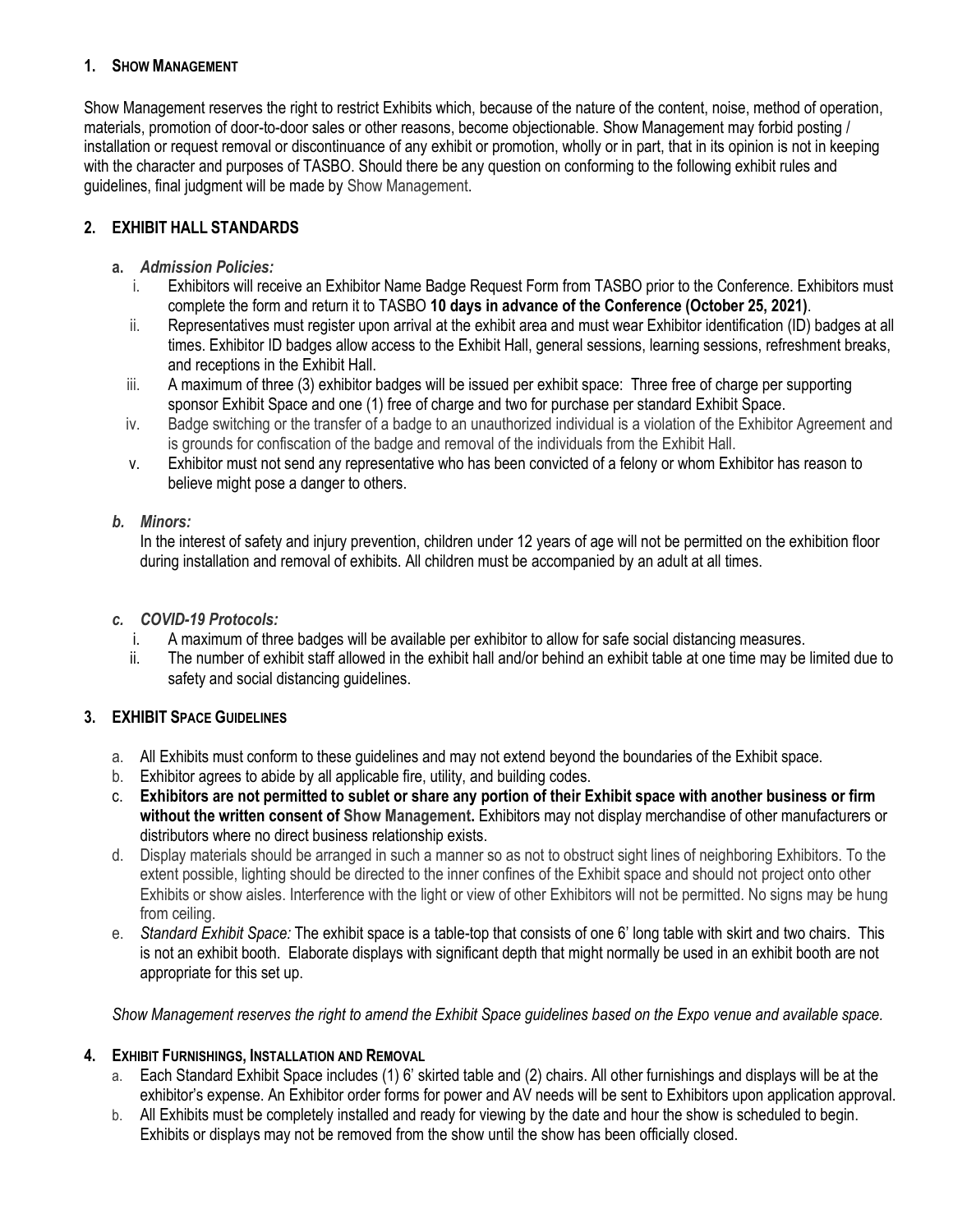- c. Exhibitors may install and remove their own Exhibits, or to appoint firms other than the official contractor, so long as these firms conform to all rules and regulations and do not disrupt the orderly installation and removal of Exhibits.
- d. There are certain exclusive contractors with specific responsibilities for services, such as electrical, with which exhibitors must contract. An Exhibitor order form with designated contractors and their forms will be sent to each approved Exhibitor by Show Management.
- e. All Exhibitor property must be removed from the Exhibit Hall by the end of the designated exhibitor move-out time. In the event that Exhibit Space is not vacated by that time, Show Management is authorized to remove, at the Exhibitor's expense, all goods and property of the Exhibitor, and Show Management or its agents shall not be liable for any damage or loss to such goods or property by reason of such removal.

### **5. EXCLUSIVE USE OF EXHIBIT SPACE**

Exhibitors are permitted access to the Exhibit Hall half hour before and 30 minutes after posted official show hours. Additional access may be arranged by requesting an off-hours entry pass, which will be granted solely at the discretion of Show Management.

#### **6. EXHIBIT INSTALLATION AND DISMANTLING**

- a. Move in begins Wednesday, November 3<sup>rd</sup> between approximately 7:00 p.m. and 9:00 p.m. All Exhibit installations must be completed by **9:00 p.m. on Wednesday, November 3, 2021.** Any space not claimed and occupied or for which no special arrangements have been made before **9:00 p.m. on Wednesday, November 3, 2021**, may be resold or reassigned by Show Management without any obligation on the part of TASBO for any refund whatsoever, unless special arrangements made with TASBO and Show Management.
- b. All Exhibits must be ready for viewing by **7:00 a.m. on Thursday, November 4, 2021**. No installing, dismantling, rearranging, repairing, servicing, removing, or supplementing of Exhibits will be permitted during the viewing hours without the permission of TASBO and Show Management.
- c. Exhibitors are required to participate during all show hours as stated in exhibitor guidelines email correspondence and on exhibitor website.
- d. Dismantling of displays must not begin until after exhibits close at **4:00 p.m. on Thursday, November 4, 2021,** and all Exhibits must be removed and the building vacated by 5:00 p.m. **on Thursday, November 4, 2021,** unless prior arrangements have been made with Show Management.

### **7. SOUND, DEMONSTRATIONS, LITERATURE/GIVEAWAYS**

- **a.** *Sound:*
	- i. The use of sound systems or equipment producing sound is a privilege, not a right. Show Management reserve the right to determine at what point sound constitutes interference with others and must be discontinued.
	- ii. Exhibits that include the operation of musical instruments, radios, talking motion picture equipment, public address systems or noisemaking machines must be constructed or arranged so that the noise resulting from the demonstration will not disturb adjacent exhibitors and their patrons, and must meet prior approval by TASBO Director of Partner Relationships.
	- iii. Exhibitors should be aware that music played in their spaces, whether live or recorded, may be subject to laws governing the use of copyrighted compositions. ASCAP, BMI, and SESAC are three authorized licensing organizations that collect copyright fees on behalf of composers and publishers of music.

### **b.** *Demonstrations:*

Exhibitors shall conduct sales presentations and product demonstrations in a manner which assures those attending the presentation or demonstration are within the contracted exhibit space and not encroaching on the aisle or neighboring exhibits. It is the responsibility of each exhibitor to arrange displays, product presentations, audio visual presentations, and demonstration areas to ensure compliance. No activities should be planned or products displayed in a manner that would require an audience to gather in the aisles. Show Management reserves the right to determine if a demonstration interferes with adjacent exhibit spaces and when it must be discontinued.

- **c.** *Literature / Giveaways:*
	- i. Informational, promotional, educational or other giveaway matter may be distributed only at the Exhibitor's display and must be related to the products and/or services on display or eligible for display, and for products which are directly available from the exhibitor. Distribution from Space to Space or in the aisles is forbidden, and Exhibitors must confine their exhibit activities to the Space for which they have contracted.